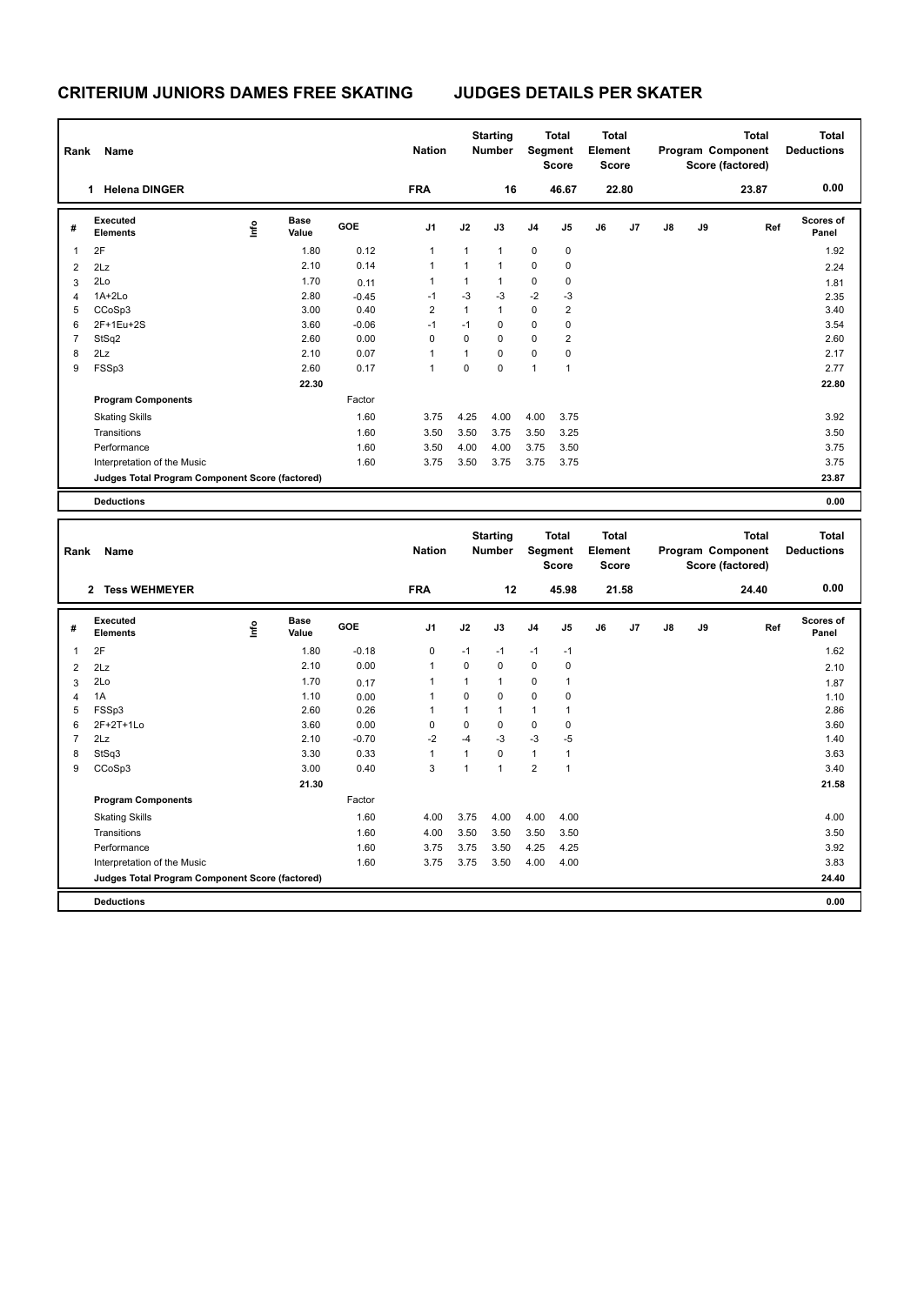| Rank | Name                                            |      |                      |         | <b>Nation</b>  |              | <b>Starting</b><br><b>Number</b> | Segment        | <b>Total</b><br><b>Score</b> | <b>Total</b><br>Element<br><b>Score</b> |       |               |    | Total<br>Program Component<br>Score (factored) | <b>Total</b><br><b>Deductions</b> |
|------|-------------------------------------------------|------|----------------------|---------|----------------|--------------|----------------------------------|----------------|------------------------------|-----------------------------------------|-------|---------------|----|------------------------------------------------|-----------------------------------|
|      | <b>Zelie CHAFFOTTE</b><br>3                     |      |                      |         | <b>FRA</b>     |              | 13                               |                | 44.67                        |                                         | 21.04 |               |    | 24.13                                          | $-0.50$                           |
| #    | Executed<br><b>Elements</b>                     | ١nfo | <b>Base</b><br>Value | GOE     | J <sub>1</sub> | J2           | J3                               | J <sub>4</sub> | J5                           | J6                                      | J7    | $\mathsf{J}8$ | J9 | Ref                                            | <b>Scores of</b><br>Panel         |
| 1    | $2Lz + 2Tq$                                     | q    | 3.40                 | $-1.05$ | $-5$           | $-5$         | $-5$                             | $-5$           | $-5$                         |                                         |       |               |    |                                                | 2.35                              |
| 2    | CCoSp3                                          |      | 3.00                 | 0.10    | 1              | 0            | $\mathbf 0$                      | $\mathbf 0$    | 1                            |                                         |       |               |    |                                                | 3.10                              |
| 3    | 2Lo                                             |      | 1.70                 | $-0.06$ | 0              | 0            | 0                                | $-1$           | $-1$                         |                                         |       |               |    |                                                | 1.64                              |
| 4    | 2F                                              |      | 1.80                 | 0.18    | 1              | 1            | $\overline{2}$                   | $\mathbf{1}$   | 1                            |                                         |       |               |    |                                                | 1.98                              |
| 5    | 1A+1Eu+2S                                       |      | 2.90                 | 0.13    | 1              | 1            | $\overline{1}$                   | $\mathbf 0$    | 1                            |                                         |       |               |    |                                                | 3.03                              |
| 6    | FSSp3                                           |      | 2.60                 | 0.17    | 0              | $\mathbf{1}$ | $\mathbf{1}$                     | $\mathbf{1}$   | 0                            |                                         |       |               |    |                                                | 2.77                              |
| 7    | 2F                                              |      | 1.80                 | 0.00    | 0              | 0            | $\pmb{0}$                        | $\mathbf 0$    | 0                            |                                         |       |               |    |                                                | 1.80                              |
| 8    | 2Lzq                                            | q    | 2.10                 | $-0.42$ | $-2$           | $-2$         | $-2$                             | $-2$           | $-2$                         |                                         |       |               |    |                                                | 1.68                              |
| 9    | StSq2                                           |      | 2.60                 | 0.09    | 0              | $\mathbf{1}$ | $\mathbf 0$                      | $\mathbf 0$    | 1                            |                                         |       |               |    |                                                | 2.69                              |
|      |                                                 |      | 21.90                |         |                |              |                                  |                |                              |                                         |       |               |    |                                                | 21.04                             |
|      | <b>Program Components</b>                       |      |                      | Factor  |                |              |                                  |                |                              |                                         |       |               |    |                                                |                                   |
|      | <b>Skating Skills</b>                           |      |                      | 1.60    | 3.75           | 4.25         | 3.75                             | 3.75           | 3.50                         |                                         |       |               |    |                                                | 3.75                              |
|      | Transitions                                     |      |                      | 1.60    | 3.25           | 3.75         | 3.75                             | 3.50           | 3.50                         |                                         |       |               |    |                                                | 3.58                              |
|      | Performance                                     |      |                      | 1.60    | 3.50           | 4.00         | 4.00                             | 3.75           | 4.00                         |                                         |       |               |    |                                                | 3.92                              |
|      | Interpretation of the Music                     |      |                      | 1.60    | 3.75           | 3.75         | 3.75                             | 4.00           | 4.00                         |                                         |       |               |    |                                                | 3.83                              |
|      | Judges Total Program Component Score (factored) |      |                      |         |                |              |                                  |                |                              |                                         |       |               |    |                                                | 24.13                             |
|      | <b>Deductions</b>                               |      | Falls:               | $-0.50$ |                |              |                                  |                |                              |                                         |       |               |    |                                                | $-0.50$                           |

q Jump landed on the quarter

| Rank | Name                                            |         |                      |         | <b>Nation</b>  |              | <b>Starting</b><br><b>Number</b> | Segment        | <b>Total</b><br><b>Score</b> | <b>Total</b><br>Element<br><b>Score</b> |       |               |    | <b>Total</b><br>Program Component<br>Score (factored) | <b>Total</b><br><b>Deductions</b> |
|------|-------------------------------------------------|---------|----------------------|---------|----------------|--------------|----------------------------------|----------------|------------------------------|-----------------------------------------|-------|---------------|----|-------------------------------------------------------|-----------------------------------|
|      | 4 Agathe VICARI                                 |         |                      |         | <b>FRA</b>     |              | 11                               |                | 43.37                        |                                         | 20.31 |               |    | 23.06                                                 | 0.00                              |
| #    | Executed<br><b>Elements</b>                     | lnfo    | <b>Base</b><br>Value | GOE     | J <sub>1</sub> | J2           | J3                               | J <sub>4</sub> | J5                           | J6                                      | J7    | $\mathsf{J}8$ | J9 | Ref                                                   | <b>Scores of</b><br>Panel         |
| 1    | 2S+2T+2T                                        |         | 3.90                 | 0.09    | $\mathbf{1}$   | $\mathbf{1}$ | 1                                | $\mathbf 0$    | 0                            |                                         |       |               |    |                                                       | 3.99                              |
| 2    | 2Lz                                             |         | 2.10                 | 0.07    | 1              |              | 0                                | 0              | 0                            |                                         |       |               |    |                                                       | 2.17                              |
| 3    | $1A+2Lo<$                                       | $\prec$ | 2.46                 | $-0.50$ | $-3$           | $-3$         | $-4$                             | $-4$           | $-5$                         |                                         |       |               |    |                                                       | 1.96                              |
| 4    | 2F                                              |         | 1.80                 | 0.00    | 1              | 0            | 0                                | $\mathbf 0$    | 0                            |                                         |       |               |    |                                                       | 1.80                              |
| 5    | CCoSp3                                          |         | 3.00                 | 0.30    | 2              | 1            | 1                                | 1              | 1                            |                                         |       |               |    |                                                       | 3.30                              |
| 6    | StSq1                                           |         | 1.80                 | $-0.18$ | $-1$           | 0            | $-1$                             | $-1$           | $-2$                         |                                         |       |               |    |                                                       | 1.62                              |
| 7    | 2Fq                                             | q       | 1.80                 | $-0.54$ | $-3$           | $-2$         | $-3$                             | $-4$           | $-3$                         |                                         |       |               |    |                                                       | 1.26                              |
| 8    | 2Lo                                             |         | 1.70                 | 0.06    | 1              | 1            | 0                                | $\mathbf 0$    | $-1$                         |                                         |       |               |    |                                                       | 1.76                              |
| 9    | FSSp2                                           |         | 2.30                 | 0.15    | $\overline{2}$ | 1            | $-1$                             | $\overline{2}$ | $-1$                         |                                         |       |               |    |                                                       | 2.45                              |
|      |                                                 |         | 20.86                |         |                |              |                                  |                |                              |                                         |       |               |    |                                                       | 20.31                             |
|      | <b>Program Components</b>                       |         |                      | Factor  |                |              |                                  |                |                              |                                         |       |               |    |                                                       |                                   |
|      | <b>Skating Skills</b>                           |         |                      | 1.60    | 3.75           | 4.00         | 3.75                             | 3.75           | 3.75                         |                                         |       |               |    |                                                       | 3.75                              |
|      | Transitions                                     |         |                      | 1.60    | 4.00           | 3.75         | 3.00                             | 3.50           | 3.25                         |                                         |       |               |    |                                                       | 3.50                              |
|      | Performance                                     |         |                      | 1.60    | 4.25           | 3.50         | 3.50                             | 3.75           | 3.00                         |                                         |       |               |    |                                                       | 3.58                              |
|      | Interpretation of the Music                     |         |                      | 1.60    | 4.00           | 3.50         | 3.50                             | 3.75           | 3.25                         |                                         |       |               |    |                                                       | 3.58                              |
|      | Judges Total Program Component Score (factored) |         |                      |         |                |              |                                  |                |                              |                                         |       |               |    |                                                       | 23.06                             |
|      | <b>Deductions</b>                               |         |                      |         |                |              |                                  |                |                              |                                         |       |               |    |                                                       | 0.00                              |

< Under-rotated jump q Jump landed on the quarter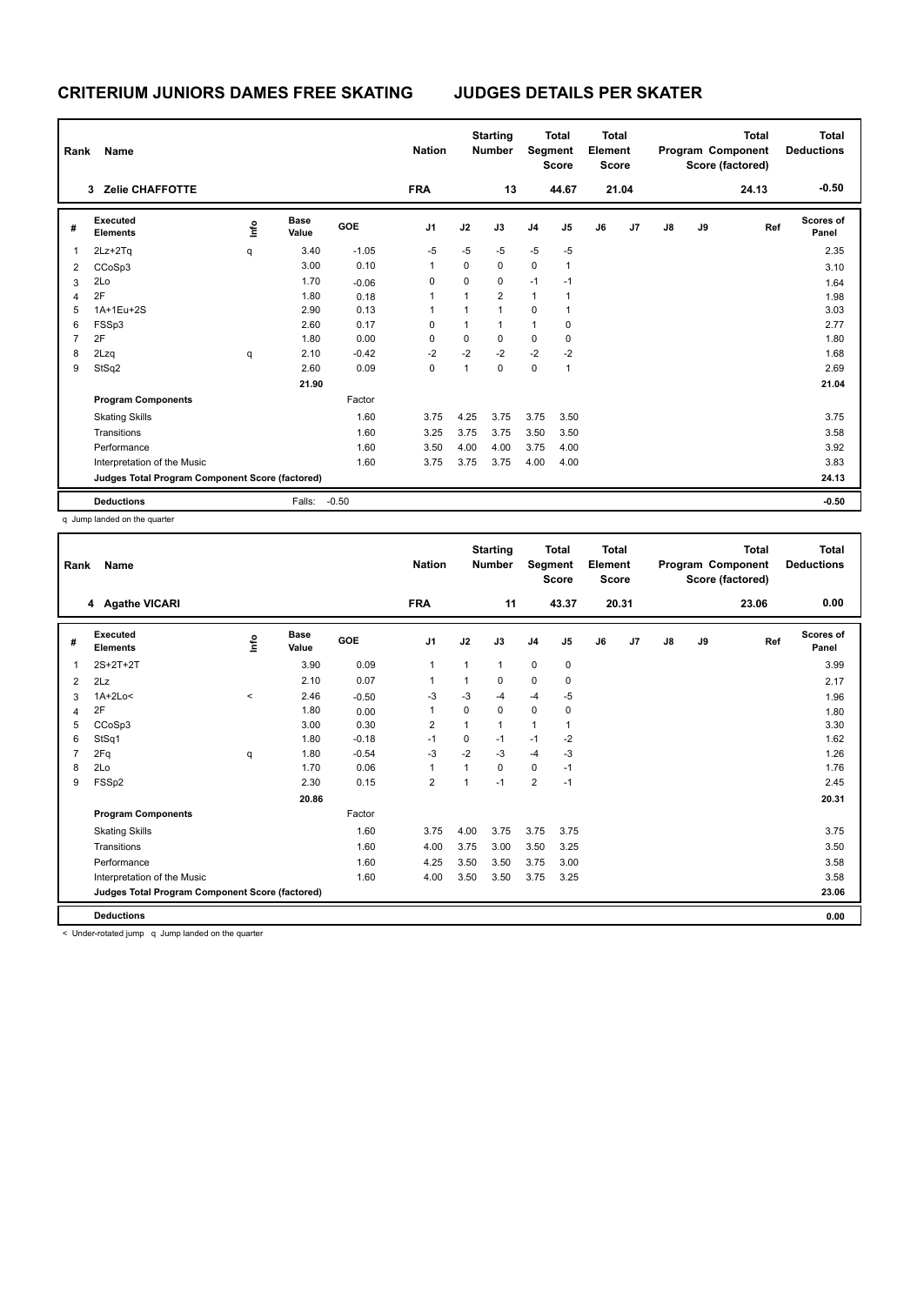| Rank           | Name                                            |      |                      |         | <b>Nation</b>  |              | <b>Starting</b><br><b>Number</b> |                | <b>Total</b><br>Segment<br><b>Score</b> | Total<br>Element<br><b>Score</b>        |       |    |    | <b>Total</b><br>Program Component<br>Score (factored) | <b>Total</b><br><b>Deductions</b> |
|----------------|-------------------------------------------------|------|----------------------|---------|----------------|--------------|----------------------------------|----------------|-----------------------------------------|-----------------------------------------|-------|----|----|-------------------------------------------------------|-----------------------------------|
|                | Josepha MARIN<br>5.                             |      |                      |         | <b>FRA</b>     |              | 14                               |                | 42.70                                   |                                         | 19.34 |    |    | 23.86                                                 | $-0.50$                           |
| #              | Executed<br><b>Elements</b>                     | lnfo | <b>Base</b><br>Value | GOE     | J <sub>1</sub> | J2           | J3                               | J <sub>4</sub> | J5                                      | J6                                      | J7    | J8 | J9 | Ref                                                   | Scores of<br>Panel                |
| -1             | 2F                                              |      | 1.80                 | 0.12    | $\mathbf{1}$   | $\mathbf{1}$ | $\mathbf{1}$                     | $\pmb{0}$      | $\mathbf 0$                             |                                         |       |    |    |                                                       | 1.92                              |
| $\overline{2}$ | 2Lo+2Lo                                         |      | 3.40                 | 0.00    | $\mathbf{1}$   | $\mathbf 0$  | $\Omega$                         | $\mathbf 0$    | $\mathbf 0$                             |                                         |       |    |    |                                                       | 3.40                              |
| 3              | FCSSp2                                          |      | 2.30                 | 0.15    | $\overline{2}$ | $\mathbf{1}$ | $\Omega$                         | $\mathbf 0$    | $\mathbf{1}$                            |                                         |       |    |    |                                                       | 2.45                              |
| $\overline{4}$ | 2Lz                                             |      | 2.10                 | 0.07    | 1              | 1            | $\Omega$                         | $-1$           | 0                                       |                                         |       |    |    |                                                       | 2.17                              |
| 5              | StSq1                                           |      | 1.80                 | 0.06    | 0              | 1            | $\Omega$                         | $\mathbf 0$    | $\overline{2}$                          |                                         |       |    |    |                                                       | 1.86                              |
| 6              | $2F+2T$                                         |      | 3.10                 | $-0.90$ | $-5$           | $-4$         | $-5$                             | $-5$           | $-5$                                    |                                         |       |    |    |                                                       | 2.20                              |
| $\overline{7}$ | 1A                                              |      | 1.10                 | 0.04    | $\Omega$       | $\mathbf{1}$ | $\mathbf{1}$                     | $\mathbf 0$    | $\mathbf 0$                             |                                         |       |    |    |                                                       | 1.14                              |
| 8              | CCoSp3                                          |      | 3.00                 | $-0.10$ | 0              | $\mathbf 0$  | $-1$                             | $-1$           | 0                                       |                                         |       |    |    |                                                       | 2.90                              |
| 9              | 2S                                              |      | 1.30                 | 0.00    | $\Omega$       | $\Omega$     | $\Omega$                         | $\mathbf 0$    | $\Omega$                                |                                         |       |    |    |                                                       | 1.30                              |
|                |                                                 |      | 19.90                |         |                |              |                                  |                |                                         |                                         |       |    |    |                                                       | 19.34                             |
|                | <b>Program Components</b>                       |      |                      | Factor  |                |              |                                  |                |                                         |                                         |       |    |    |                                                       |                                   |
|                | <b>Skating Skills</b>                           |      |                      | 1.60    | 3.75           | 4.25         | 3.50                             | 4.00           | 3.50                                    |                                         |       |    |    |                                                       | 3.75                              |
|                | Transitions                                     |      |                      | 1.60    | 3.75           | 3.75         | 3.25                             | 3.75           | 3.25                                    |                                         |       |    |    |                                                       | 3.58                              |
|                | Performance                                     |      |                      | 1.60    | 3.75           | 4.25         | 3.50                             | 4.00           | 3.75                                    |                                         |       |    |    |                                                       | 3.83                              |
|                | Interpretation of the Music                     |      |                      | 1.60    | 3.50           | 3.75         | 3.00                             | 4.25           | 4.00                                    |                                         |       |    |    |                                                       | 3.75                              |
|                | Judges Total Program Component Score (factored) |      |                      |         |                |              |                                  |                |                                         |                                         |       |    |    |                                                       | 23.86                             |
|                | <b>Deductions</b>                               |      | Falls:               | $-0.50$ |                |              |                                  |                |                                         |                                         |       |    |    |                                                       | $-0.50$                           |
|                |                                                 |      |                      |         |                |              |                                  |                |                                         |                                         |       |    |    |                                                       |                                   |
| Rank           | Name                                            |      |                      |         | <b>Nation</b>  |              | <b>Starting</b><br><b>Number</b> |                | <b>Total</b><br>Segment<br><b>Score</b> | <b>Total</b><br>Element<br><b>Score</b> |       |    |    | <b>Total</b><br>Program Component<br>Score (factored) | <b>Total</b><br><b>Deductions</b> |
|                | <b>Manon COLL</b><br>6                          |      |                      |         | <b>FRA</b>     |              | $\overline{7}$                   |                | 42.11                                   | 20.25                                   |       |    |    | 21.86                                                 | 0.00                              |

|   | <b>Manon COLL</b><br>6                          |         |                      |         | <b>FRA</b>     |              | $\overline{7}$ |                | 42.11 |    | 20.25 |    |    | 21.86 | 0.00                      |
|---|-------------------------------------------------|---------|----------------------|---------|----------------|--------------|----------------|----------------|-------|----|-------|----|----|-------|---------------------------|
| # | Executed<br><b>Elements</b>                     | ١nfo    | <b>Base</b><br>Value | GOE     | J <sub>1</sub> | J2           | J3             | J <sub>4</sub> | J5    | J6 | J7    | J8 | J9 | Ref   | <b>Scores of</b><br>Panel |
| 1 | $2Lo+2Lo$                                       |         | 3.40                 | $-0.17$ | 0              | $-1$         | $-1$           | $-1$           | $-1$  |    |       |    |    |       | 3.23                      |
| 2 | 2F+2T+1T                                        |         | 3.50                 | $-0.18$ | 0              | $-1$         | $-1$           | $-1$           | $-2$  |    |       |    |    |       | 3.32                      |
| 3 | 2Lzq                                            | q       | 2.10                 | $-0.42$ | $-2$           | $-2$         | $-2$           | $-2$           | $-2$  |    |       |    |    |       | 1.68                      |
| 4 | FCSp3                                           |         | 2.80                 | 0.28    | 1              | $\mathbf{1}$ | $\overline{1}$ | $\overline{2}$ | 1     |    |       |    |    |       | 3.08                      |
| 5 | 2Lz                                             | $\prec$ | 1.68                 | $-0.45$ | $-1$           | $-2$         | -3             | $-3$           | $-3$  |    |       |    |    |       | 1.23                      |
| 6 | 1A                                              |         | 1.10                 | 0.11    | 2              | 1            | $\overline{1}$ | 0              | 1     |    |       |    |    |       | 1.21                      |
|   | StSq1                                           |         | 1.80                 | 0.00    | $\Omega$       | 1            | 0              | $\mathbf 0$    | $-2$  |    |       |    |    |       | 1.80                      |
| 8 | 2F                                              |         | 1.80                 | 0.00    | $\Omega$       | 0            | 0              | $\mathbf 0$    | 0     |    |       |    |    |       | 1.80                      |
| 9 | CCoSp3                                          |         | 3.00                 | $-0.10$ | 0              | $-1$         | $\mathbf 0$    | $\mathbf 0$    | $-1$  |    |       |    |    |       | 2.90                      |
|   |                                                 |         | 21.18                |         |                |              |                |                |       |    |       |    |    |       | 20.25                     |
|   | <b>Program Components</b>                       |         |                      | Factor  |                |              |                |                |       |    |       |    |    |       |                           |
|   | <b>Skating Skills</b>                           |         |                      | 1.60    | 3.75           | 3.75         | 3.50           | 3.25           | 3.50  |    |       |    |    |       | 3.58                      |
|   | Transitions                                     |         |                      | 1.60    | 3.25           | 3.50         | 3.00           | 3.00           | 3.00  |    |       |    |    |       | 3.08                      |
|   | Performance                                     |         |                      | 1.60    | 3.25           | 3.50         | 3.25           | 3.75           | 3.75  |    |       |    |    |       | 3.50                      |
|   | Interpretation of the Music                     |         |                      | 1.60    | 3.50           | 3.50         | 3.25           | 3.50           | 3.50  |    |       |    |    |       | 3.50                      |
|   | Judges Total Program Component Score (factored) |         |                      |         |                |              |                |                |       |    |       |    |    |       | 21.86                     |
|   | <b>Deductions</b>                               |         |                      |         |                |              |                |                |       |    |       |    |    |       | 0.00                      |

< Under-rotated jump q Jump landed on the quarter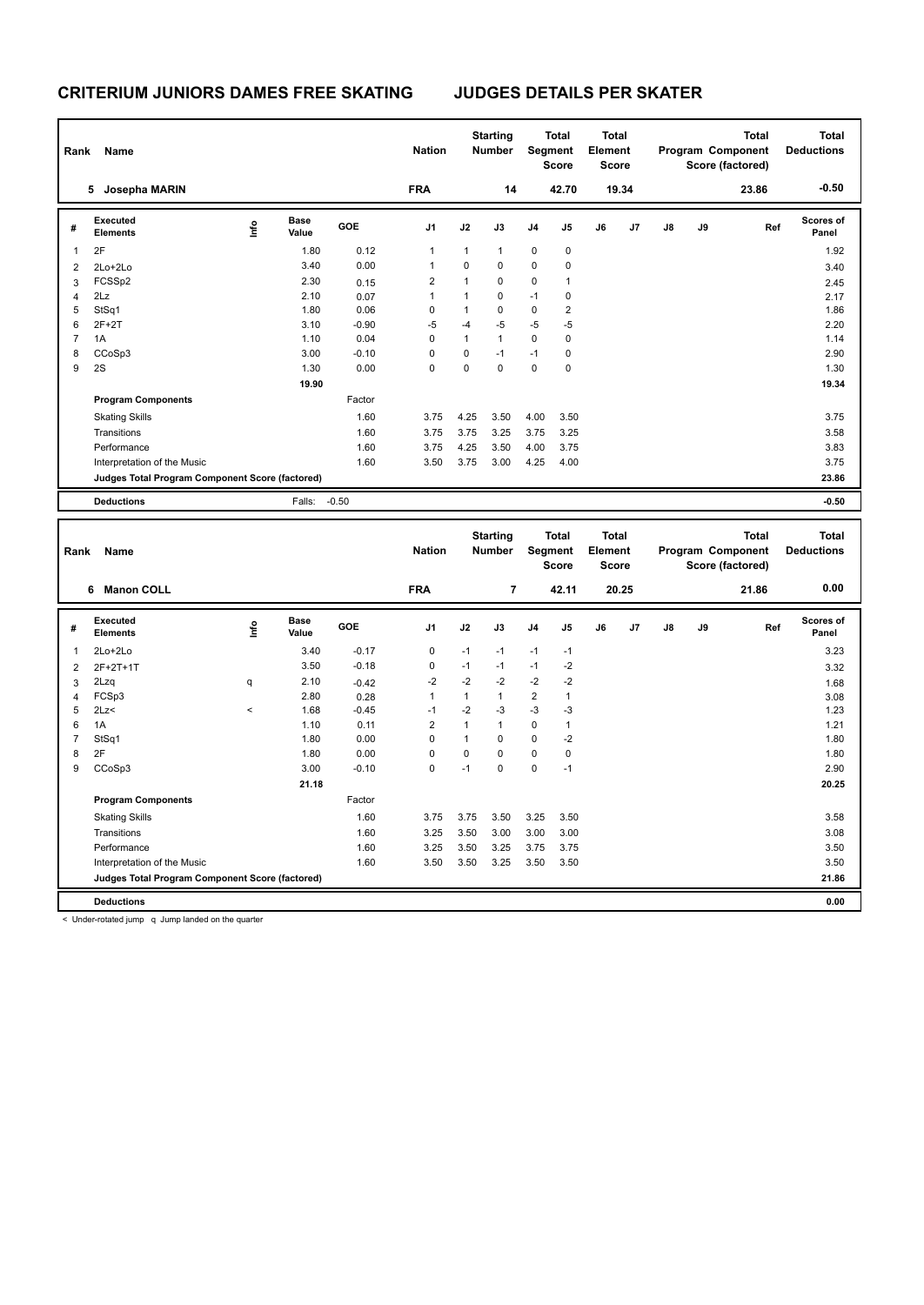| Rank | Name                                            |         |                      |            | <b>Nation</b>  |              | <b>Starting</b><br><b>Number</b> |                | <b>Total</b><br>Segment<br><b>Score</b> | <b>Total</b><br>Element<br><b>Score</b> |       |               |    | Total<br>Program Component<br>Score (factored) | <b>Total</b><br><b>Deductions</b> |
|------|-------------------------------------------------|---------|----------------------|------------|----------------|--------------|----------------------------------|----------------|-----------------------------------------|-----------------------------------------|-------|---------------|----|------------------------------------------------|-----------------------------------|
|      | <b>Melissa ALVARADO</b><br>7                    |         |                      |            | <b>FRA</b>     |              | 3                                |                | 40.61                                   |                                         | 20.14 |               |    | 21.47                                          | $-1.00$                           |
| #    | Executed<br><b>Elements</b>                     | ١nfo    | <b>Base</b><br>Value | <b>GOE</b> | J <sub>1</sub> | J2           | J3                               | J <sub>4</sub> | J5                                      | J6                                      | J7    | $\mathsf{J}8$ | J9 | Ref                                            | <b>Scores of</b><br>Panel         |
| 1    | 2Lz+2T+2Lo<                                     | $\prec$ | 4.76                 | $-1.05$    | $-5$           | $-5$         | $-5$                             | $-5$           | $-5$                                    |                                         |       |               |    |                                                | 3.71                              |
| 2    | 2F                                              |         | 1.80                 | 0.00       | 0              | 0            | $\mathbf 0$                      | $\mathbf 0$    | 0                                       |                                         |       |               |    |                                                | 1.80                              |
| 3    | CCoSp3                                          |         | 3.00                 | 0.30       | 2              | $\mathbf{1}$ | 0                                | $\mathbf{1}$   | 1                                       |                                         |       |               |    |                                                | 3.30                              |
| 4    | $2S+2T$                                         |         | 2.60                 | 0.00       | 0              | 0            | $\Omega$                         | 0              | 0                                       |                                         |       |               |    |                                                | 2.60                              |
| 5    | StSq2                                           |         | 2.60                 | 0.00       | $-1$           | 0            | 0                                | $\mathbf 0$    | 0                                       |                                         |       |               |    |                                                | 2.60                              |
| 6    | FCSSp3                                          |         | 2.60                 | 0.17       | 1              | 0            | $\mathbf 0$                      | $\mathbf{1}$   | 1                                       |                                         |       |               |    |                                                | 2.77                              |
| 7    | 2F                                              |         | 1.80                 | $-0.42$    | $-1$           | -3           | $-3$                             | $-2$           | $-2$                                    |                                         |       |               |    |                                                | 1.38                              |
| 8    | 1A                                              |         | 1.10                 | 0.04       | 1              | $\mathbf{1}$ | $\Omega$                         | 0              | 0                                       |                                         |       |               |    |                                                | 1.14                              |
| 9    | 2Lz                                             | $\,<\,$ | 1.68                 | $-0.84$    | $-5$           | $-5$         | $-5$                             | $-5$           | $-5$                                    |                                         |       |               |    |                                                | 0.84                              |
|      |                                                 |         | 21.94                |            |                |              |                                  |                |                                         |                                         |       |               |    |                                                | 20.14                             |
|      | <b>Program Components</b>                       |         |                      | Factor     |                |              |                                  |                |                                         |                                         |       |               |    |                                                |                                   |
|      | <b>Skating Skills</b>                           |         |                      | 1.60       | 3.75           | 3.50         | 3.50                             | 3.50           | 3.75                                    |                                         |       |               |    |                                                | 3.58                              |
|      | Transitions                                     |         |                      | 1.60       | 3.25           | 2.75         | 3.50                             | 3.00           | 3.50                                    |                                         |       |               |    |                                                | 3.25                              |
|      | Performance                                     |         |                      | 1.60       | 3.75           | 3.00         | 3.00                             | 3.00           | 3.50                                    |                                         |       |               |    |                                                | 3.17                              |
|      | Interpretation of the Music                     |         |                      | 1.60       | 3.75           | 3.50         | 3.25                             | 3.00           | 3.50                                    |                                         |       |               |    |                                                | 3.42                              |
|      | Judges Total Program Component Score (factored) |         |                      |            |                |              |                                  |                |                                         |                                         |       |               |    |                                                | 21.47                             |
|      | <b>Deductions</b>                               |         | Falls:               | $-1.00$    |                |              |                                  |                |                                         |                                         |       |               |    |                                                | $-1.00$                           |

< Under-rotated jump

| Rank | <b>Name</b>                                     |    |                      |         | <b>Nation</b>  |          | <b>Starting</b><br><b>Number</b> | Segment        | <b>Total</b><br><b>Score</b> | <b>Total</b><br>Element<br><b>Score</b> |       |               |    | <b>Total</b><br>Program Component<br>Score (factored) | <b>Total</b><br><b>Deductions</b> |
|------|-------------------------------------------------|----|----------------------|---------|----------------|----------|----------------------------------|----------------|------------------------------|-----------------------------------------|-------|---------------|----|-------------------------------------------------------|-----------------------------------|
|      | <b>Nina CULLELL</b><br>8                        |    |                      |         | <b>FRA</b>     |          | 8                                |                | 39.68                        |                                         | 18.32 |               |    | 21.86                                                 | $-0.50$                           |
| #    | Executed<br><b>Elements</b>                     | ۴ů | <b>Base</b><br>Value | GOE     | J <sub>1</sub> | J2       | J3                               | J <sub>4</sub> | J5                           | J6                                      | J7    | $\mathsf{J}8$ | J9 | Ref                                                   | Scores of<br>Panel                |
| 1    | 1A+2Lo+2T                                       |    | 4.10                 | 0.00    | 0              | 0        | 0                                | 0              | 0                            |                                         |       |               |    |                                                       | 4.10                              |
| 2    | $2Lz+2T$                                        |    | 3.40                 | 0.07    | $\mathbf{1}$   | 0        | 1                                | 0              | 0                            |                                         |       |               |    |                                                       | 3.47                              |
| 3    | FCSSp2V                                         |    | 1.73                 | $-0.63$ | $-2$           | $-4$     | $-3$                             | -4             | $-4$                         |                                         |       |               |    |                                                       | 1.10                              |
| 4    | 2F                                              |    | 1.80                 | 0.06    | 0              | 1        | 1                                | 0              | 0                            |                                         |       |               |    |                                                       | 1.86                              |
| 5    | 2Lo                                             |    | 1.70                 | 0.11    | 1              | 1        | 1                                | $\mathbf 0$    | 0                            |                                         |       |               |    |                                                       | 1.81                              |
| 6    | StSqB                                           |    | 1.50                 | 0.00    | $\mathbf 0$    | $\Omega$ | $-1$                             | $\mathbf 0$    |                              |                                         |       |               |    |                                                       | 1.50                              |
|      | CCoSp2V                                         |    | 1.88                 | $-0.31$ | $-1$           | $-1$     | $\mathbf 0$                      | $-3$           | $-3$                         |                                         |       |               |    |                                                       | 1.57                              |
| 8    | 2F                                              |    | 1.80                 | 0.06    | 0              |          | 2                                | 0              | 0                            |                                         |       |               |    |                                                       | 1.86                              |
| 9    | 2Lz                                             |    | 2.10                 | $-1.05$ | $-5$           | $-5$     | $-5$                             | $-5$           | $-5$                         |                                         |       |               |    |                                                       | 1.05                              |
|      |                                                 |    | 20.01                |         |                |          |                                  |                |                              |                                         |       |               |    |                                                       | 18.32                             |
|      | <b>Program Components</b>                       |    |                      | Factor  |                |          |                                  |                |                              |                                         |       |               |    |                                                       |                                   |
|      | <b>Skating Skills</b>                           |    |                      | 1.60    | 3.50           | 4.00     | 3.50                             | 3.25           | 3.75                         |                                         |       |               |    |                                                       | 3.58                              |
|      | Transitions                                     |    |                      | 1.60    | 2.50           | 3.50     | 3.25                             | 3.00           | 3.50                         |                                         |       |               |    |                                                       | 3.25                              |
|      | Performance                                     |    |                      | 1.60    | 3.00           | 3.50     | 3.50                             | 3.50           | 3.50                         |                                         |       |               |    |                                                       | 3.50                              |
|      | Interpretation of the Music                     |    |                      | 1.60    | 3.00           | 3.50     | 3.25                             | 3.25           | 3.50                         |                                         |       |               |    |                                                       | 3.33                              |
|      | Judges Total Program Component Score (factored) |    |                      |         |                |          |                                  |                |                              |                                         |       |               |    |                                                       | 21.86                             |
|      | <b>Deductions</b>                               |    | Falls:               | $-0.50$ |                |          |                                  |                |                              |                                         |       |               |    |                                                       | $-0.50$                           |
|      |                                                 |    |                      |         |                |          |                                  |                |                              |                                         |       |               |    |                                                       |                                   |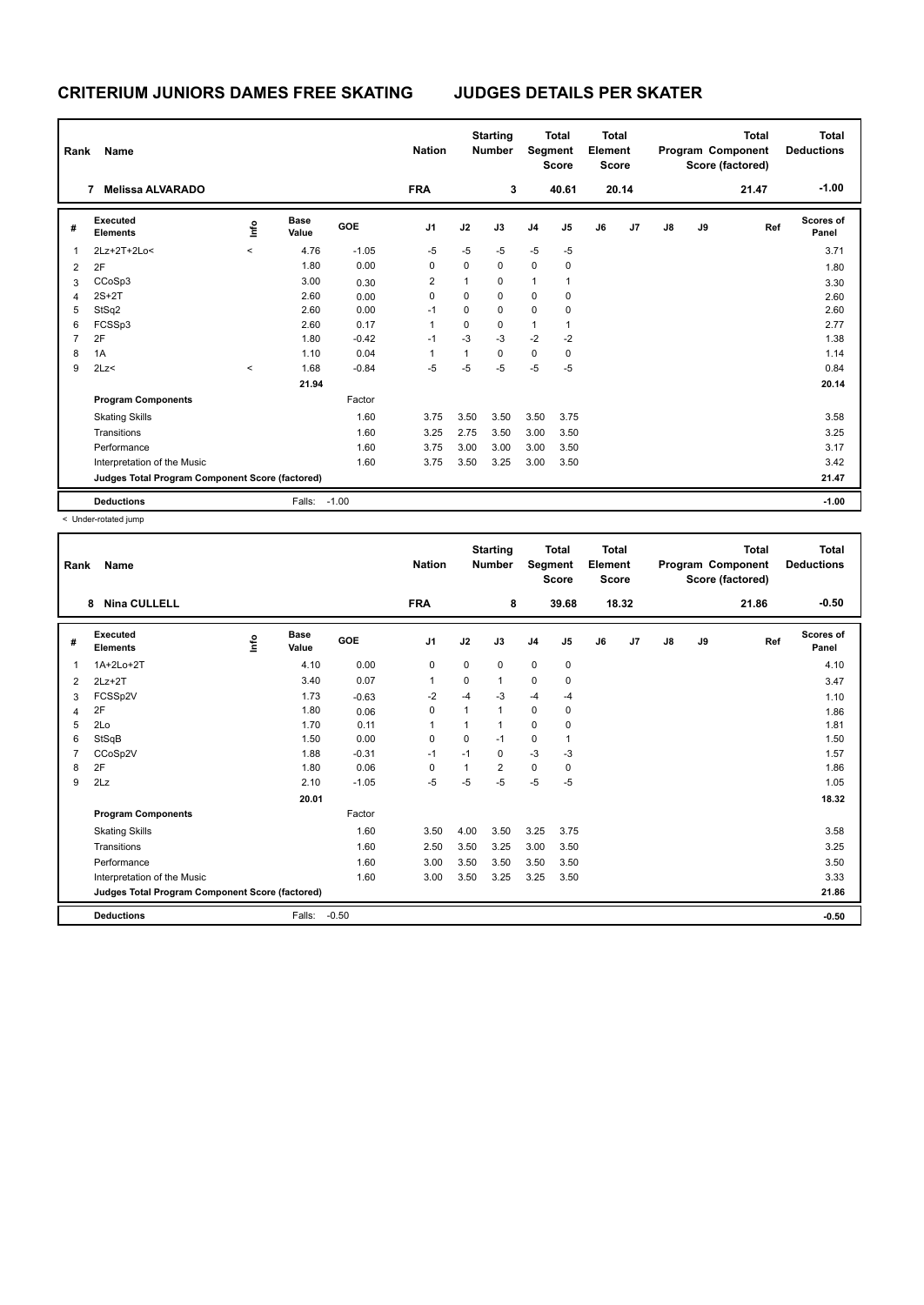| Rank | Name                                            |      |                      |         | <b>Nation</b>  |              | <b>Starting</b><br><b>Number</b> |                | <b>Total</b><br>Segment<br><b>Score</b> | <b>Total</b><br>Element<br><b>Score</b> |       |    |    | Total<br>Program Component<br>Score (factored) | <b>Total</b><br><b>Deductions</b> |
|------|-------------------------------------------------|------|----------------------|---------|----------------|--------------|----------------------------------|----------------|-----------------------------------------|-----------------------------------------|-------|----|----|------------------------------------------------|-----------------------------------|
|      | <b>Lea DOUSSY</b><br>9                          |      |                      |         | <b>FRA</b>     |              | 15                               |                | 39.53                                   |                                         | 16.86 |    |    | 22.67                                          | 0.00                              |
| #    | Executed<br><b>Elements</b>                     | ١nfo | <b>Base</b><br>Value | GOE     | J <sub>1</sub> | J2           | J3                               | J <sub>4</sub> | J5                                      | J6                                      | J7    | J8 | J9 | Ref                                            | <b>Scores of</b><br>Panel         |
| 1    | 2Lz+1Eu+2S<<                                    | <<   | 3.00                 | $-0.98$ | $-3$           | $-5$         | $-5$                             | $-4$           | $-5$                                    |                                         |       |    |    |                                                | 2.02                              |
| 2    | 2Lz                                             |      | 2.10                 | 0.07    | 0              | 0            | $\overline{1}$                   | $\mathbf 0$    | 1                                       |                                         |       |    |    |                                                | 2.17                              |
| 3    | FCSSp3                                          |      | 2.60                 | 0.26    | $\overline{2}$ | $\mathbf{1}$ | $\overline{1}$                   | $\mathbf{1}$   | 1                                       |                                         |       |    |    |                                                | 2.86                              |
| 4    | StSqB                                           |      | 1.50                 | 0.05    | 0              | 0            | $\mathbf{1}$                     | $\mathbf 0$    | 2                                       |                                         |       |    |    |                                                | 1.55                              |
| 5    | 1A                                              |      | 1.10                 | $-0.11$ | $-1$           | 0            | $-1$                             | $-1$           | $-1$                                    |                                         |       |    |    |                                                | 0.99                              |
| 6    | $2F+2T$                                         |      | 3.10                 | 0.00    | 0              | 0            | 0                                | $\mathbf 0$    | 0                                       |                                         |       |    |    |                                                | 3.10                              |
| 7    | 2Lo                                             |      | 1.70                 | $-0.45$ | $-1$           | $-3$         | -3                               | $-2$           | $-3$                                    |                                         |       |    |    |                                                | 1.25                              |
| 8    | 2F<<                                            | <<   | 0.50                 | $-0.25$ | $-5$           | $-5$         | $-5$                             | $-5$           | $-5$                                    |                                         |       |    |    |                                                | 0.25                              |
| 9    | CCoSp2                                          |      | 2.50                 | 0.17    | 0              | 1            | $\overline{1}$                   | $\mathbf 0$    | 2                                       |                                         |       |    |    |                                                | 2.67                              |
|      |                                                 |      | 18.10                |         |                |              |                                  |                |                                         |                                         |       |    |    |                                                | 16.86                             |
|      | <b>Program Components</b>                       |      |                      | Factor  |                |              |                                  |                |                                         |                                         |       |    |    |                                                |                                   |
|      | <b>Skating Skills</b>                           |      |                      | 1.60    | 3.50           | 3.75         | 4.00                             | 3.75           | 3.75                                    |                                         |       |    |    |                                                | 3.75                              |
|      | Transitions                                     |      |                      | 1.60    | 3.25           | 3.50         | 3.50                             | 3.25           | 3.50                                    |                                         |       |    |    |                                                | 3.42                              |
|      | Performance                                     |      |                      | 1.60    | 3.00           | 3.50         | 3.25                             | 3.50           | 3.75                                    |                                         |       |    |    |                                                | 3.42                              |
|      | Interpretation of the Music                     |      |                      | 1.60    | 3.25           | 3.75         | 3.50                             | 3.50           | 3.75                                    |                                         |       |    |    |                                                | 3.58                              |
|      | Judges Total Program Component Score (factored) |      |                      |         |                |              |                                  |                |                                         |                                         |       |    |    |                                                | 22.67                             |
|      | <b>Deductions</b>                               |      |                      |         |                |              |                                  |                |                                         |                                         |       |    |    |                                                | 0.00                              |

<< Downgraded jump

| Rank | Name                                                                                 |       |                      |         | <b>Nation</b>  |          | <b>Starting</b><br><b>Number</b> | Segment        | <b>Total</b><br><b>Score</b> | <b>Total</b><br>Element<br><b>Score</b> |       |               |    | <b>Total</b><br>Program Component<br>Score (factored) | <b>Total</b><br><b>Deductions</b> |
|------|--------------------------------------------------------------------------------------|-------|----------------------|---------|----------------|----------|----------------------------------|----------------|------------------------------|-----------------------------------------|-------|---------------|----|-------------------------------------------------------|-----------------------------------|
| 10   | <b>Aurore PIGUET</b>                                                                 |       |                      |         | <b>FRA</b>     |          | 4                                |                | 38.37                        |                                         | 18.74 |               |    | 20.13                                                 | $-0.50$                           |
| #    | Executed<br><b>Elements</b>                                                          | ١in   | <b>Base</b><br>Value | GOE     | J <sub>1</sub> | J2       | J3                               | J <sub>4</sub> | J5                           | J6                                      | J7    | $\mathsf{J}8$ | J9 | Ref                                                   | <b>Scores of</b><br>Panel         |
| 1    | 2Lz                                                                                  |       | 2.10                 | 0.00    | 0              | 0        | 0                                | $\pmb{0}$      | 0                            |                                         |       |               |    |                                                       | 2.10                              |
| 2    | 2F+2Loq+2T                                                                           | q     | 4.80                 | $-0.42$ | -3             | $-2$     | $-2$                             | $-2$           | $-3$                         |                                         |       |               |    |                                                       | 4.38                              |
| 3    | $1A+2Lo<<$                                                                           | <<    | 1.60                 | $-0.44$ | $-4$           | $-4$     | $-4$                             | $-4$           | $-4$                         |                                         |       |               |    |                                                       | 1.16                              |
| 4    | FCSSp3                                                                               |       | 2.60                 | 0.17    | 1              | 1        | 1                                | $\pmb{0}$      | 0                            |                                         |       |               |    |                                                       | 2.77                              |
| 5    | 2Lz                                                                                  | $\,<$ | 1.68                 | $-0.84$ | -5             | $-5$     | -5                               | -5             | -5                           |                                         |       |               |    |                                                       | 0.84                              |
| 6    | 2S                                                                                   |       | 1.30                 | $-0.13$ | $-1$           | $-1$     | $-2$                             | $-1$           | $-1$                         |                                         |       |               |    |                                                       | 1.17                              |
|      | 2F!                                                                                  |       | 1.80                 | $-0.18$ | $-1$           | $-1$     | 0                                | $-1$           | $-2$                         |                                         |       |               |    |                                                       | 1.62                              |
| 8    | CCoSp3                                                                               |       | 3.00                 | 0.20    | 1              |          | $\overline{1}$                   | 0              | 0                            |                                         |       |               |    |                                                       | 3.20                              |
| 9    | StSqB                                                                                |       | 1.50                 | 0.00    | $\mathbf 0$    | $\Omega$ | 0                                | $\mathbf 0$    | $-2$                         |                                         |       |               |    |                                                       | 1.50                              |
|      |                                                                                      |       | 20.38                |         |                |          |                                  |                |                              |                                         |       |               |    |                                                       | 18.74                             |
|      | <b>Program Components</b>                                                            |       |                      | Factor  |                |          |                                  |                |                              |                                         |       |               |    |                                                       |                                   |
|      | <b>Skating Skills</b>                                                                |       |                      | 1.60    | 3.75           | 3.50     | 3.25                             | 3.25           | 3.25                         |                                         |       |               |    |                                                       | 3.33                              |
|      | Transitions                                                                          |       |                      | 1.60    | 3.00           | 3.25     | 2.75                             | 2.75           | 2.75                         |                                         |       |               |    |                                                       | 2.83                              |
|      | Performance                                                                          |       |                      | 1.60    | 3.50           | 3.25     | 3.25                             | 3.25           | 3.25                         |                                         |       |               |    |                                                       | 3.25                              |
|      | Interpretation of the Music                                                          |       |                      | 1.60    | 3.50           | 3.50     | 3.00                             | 3.00           | 3.00                         |                                         |       |               |    |                                                       | 3.17                              |
|      | Judges Total Program Component Score (factored)                                      |       |                      |         |                |          |                                  |                |                              |                                         |       |               |    |                                                       | 20.13                             |
|      | <b>Deductions</b>                                                                    |       | Falls:               | $-0.50$ |                |          |                                  |                |                              |                                         |       |               |    |                                                       | $-0.50$                           |
|      | Linder-rotated jump << Downgraded jump   Not clear edge a lump landed on the quarter |       |                      |         |                |          |                                  |                |                              |                                         |       |               |    |                                                       |                                   |

nder-rotated jump << Downgraded jump ! Not clear edge q Jump landed on the qu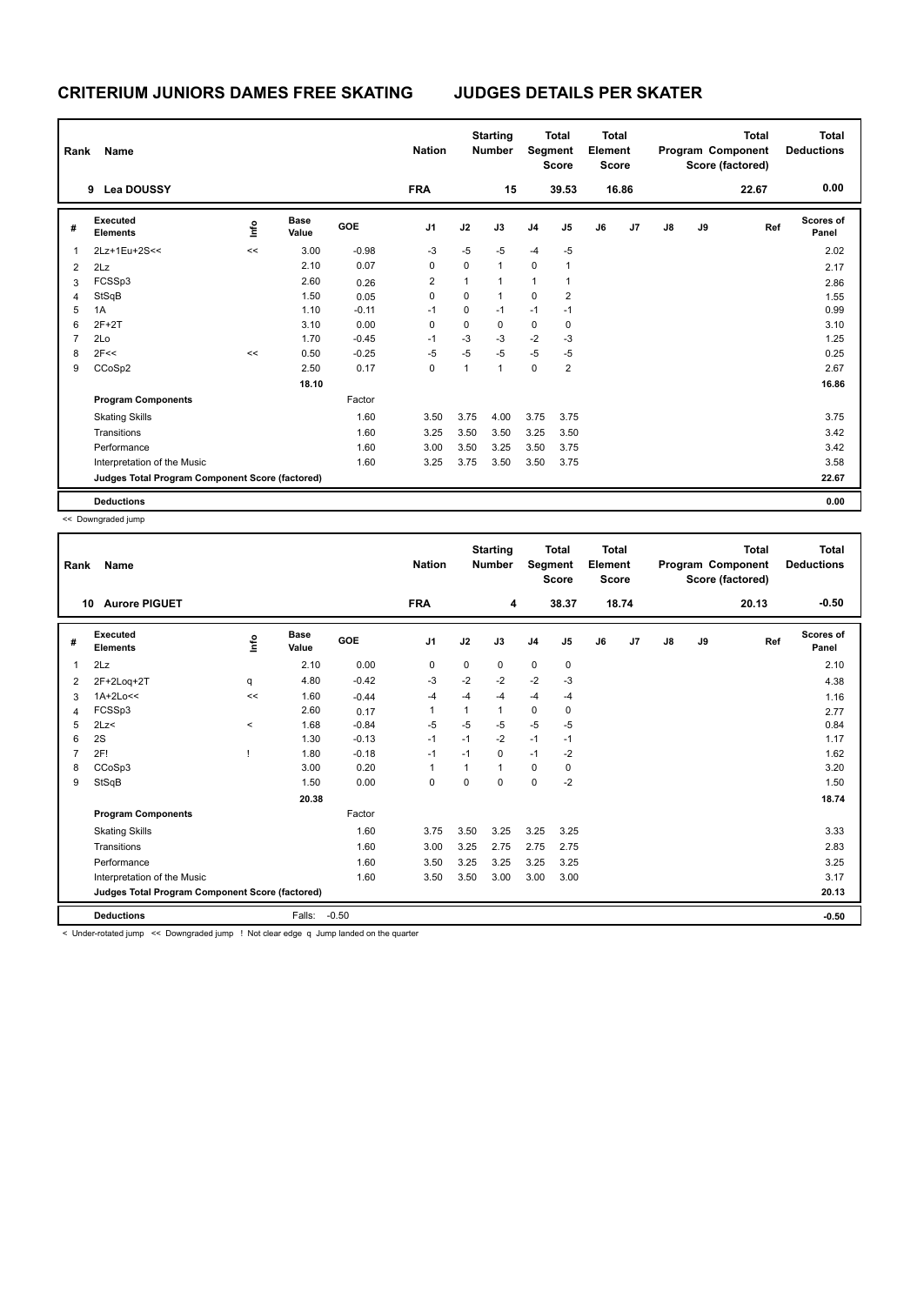| Rank | Name                                            |              | <b>Nation</b>        |            | <b>Starting</b><br><b>Number</b> | Segment      | <b>Total</b><br><b>Score</b> | <b>Total</b><br>Element<br><b>Score</b> |       |    |       | <b>Total</b><br>Program Component<br>Score (factored) | Total<br><b>Deductions</b> |       |                           |
|------|-------------------------------------------------|--------------|----------------------|------------|----------------------------------|--------------|------------------------------|-----------------------------------------|-------|----|-------|-------------------------------------------------------|----------------------------|-------|---------------------------|
| 11   | <b>Estelle FRADIN DE LINIERE</b>                |              |                      |            | <b>FRA</b>                       |              | 9                            |                                         | 36.93 |    | 15.70 |                                                       |                            | 21.73 | $-0.50$                   |
| #    | Executed<br><b>Elements</b>                     | ١nfo         | <b>Base</b><br>Value | <b>GOE</b> | J <sub>1</sub>                   | J2           | J3                           | J <sub>4</sub>                          | J5    | J6 | J7    | $\mathsf{J}8$                                         | J9                         | Ref   | <b>Scores of</b><br>Panel |
| 1    | 2T                                              |              | 1.30                 | $-0.04$    | 0                                | $-1$         | $-1$                         | $\mathbf 0$                             | 0     |    |       |                                                       |                            |       | 1.26                      |
| 2    | 2Lo+1Eu+2S<                                     | $\prec$      | 3.24                 | $-0.34$    | $-2$                             | $-2$         | $-3$                         | $-2$                                    | $-2$  |    |       |                                                       |                            |       | 2.90                      |
| 3    | FSSp1                                           |              | 2.00                 | 0.07       | 1                                | 0            | $-2$                         | $\mathbf{1}$                            | 0     |    |       |                                                       |                            |       | 2.07                      |
| 4    | 2F<                                             | $\checkmark$ | 1.44                 | $-0.34$    | $-2$                             | $-2$         | $-3$                         | $-2$                                    | $-3$  |    |       |                                                       |                            |       | 1.10                      |
| 5    | 2S<+1A+SEQ                                      | $\checkmark$ | 1.71                 | $-0.22$    | $-2$                             | $-2$         | $-2$                         | $-2$                                    | $-2$  |    |       |                                                       |                            |       | 1.49                      |
| 6    | 2F<                                             | $\prec$      | 1.44                 | $-0.72$    | $-5$                             | $-5$         | $-5$                         | $-5$                                    | $-5$  |    |       |                                                       |                            |       | 0.72                      |
|      | StSqB                                           |              | 1.50                 | 0.00       | 0                                | 0            | $\mathbf 0$                  | 0                                       | $-2$  |    |       |                                                       |                            |       | 1.50                      |
| 8    | 2Loq                                            | q            | 1.70                 | $-0.34$    | $-2$                             | $-2$         | $-2$                         | $-2$                                    | $-2$  |    |       |                                                       |                            |       | 1.36                      |
| 9    | CCoSp3                                          |              | 3.00                 | 0.30       | $\overline{2}$                   | $\mathbf{1}$ | $\overline{1}$               | $\mathbf{1}$                            | $-1$  |    |       |                                                       |                            |       | 3.30                      |
|      |                                                 |              | 17.33                |            |                                  |              |                              |                                         |       |    |       |                                                       |                            |       | 15.70                     |
|      | <b>Program Components</b>                       |              |                      | Factor     |                                  |              |                              |                                         |       |    |       |                                                       |                            |       |                           |
|      | <b>Skating Skills</b>                           |              |                      | 1.60       | 3.25                             | 3.25         | 3.50                         | 3.50                                    | 3.50  |    |       |                                                       |                            |       | 3.42                      |
|      | Transitions                                     |              |                      | 1.60       | 3.50                             | 3.25         | 3.25                         | 3.25                                    | 3.50  |    |       |                                                       |                            |       | 3.33                      |
|      | Performance                                     |              |                      | 1.60       | 3.50                             | 3.50         | 3.25                         | 3.50                                    | 4.00  |    |       |                                                       |                            |       | 3.50                      |
|      | Interpretation of the Music                     |              |                      | 1.60       | 3.50                             | 3.50         | 3.00                         | 3.25                                    | 3.25  |    |       |                                                       |                            |       | 3.33                      |
|      | Judges Total Program Component Score (factored) |              |                      |            |                                  |              |                              |                                         |       |    |       |                                                       |                            |       | 21.73                     |
|      | <b>Deductions</b>                               |              | Falls:               | $-0.50$    |                                  |              |                              |                                         |       |    |       |                                                       |                            |       | $-0.50$                   |

< Under-rotated jump q Jump landed on the quarter

| Rank | Name                                            |       |                      |         | <b>Nation</b>  |              | <b>Starting</b><br><b>Number</b> | Segment      | <b>Total</b><br><b>Score</b> | <b>Total</b><br>Element<br>Score |       |               |    | <b>Total</b><br>Program Component<br>Score (factored) | <b>Total</b><br><b>Deductions</b> |
|------|-------------------------------------------------|-------|----------------------|---------|----------------|--------------|----------------------------------|--------------|------------------------------|----------------------------------|-------|---------------|----|-------------------------------------------------------|-----------------------------------|
|      | 12<br><b>Youri CHANG</b>                        |       |                      |         | <b>FRA</b>     |              | $\mathbf{2}$                     |              | 36.05                        |                                  | 15.35 |               |    | 21.20                                                 | $-0.50$                           |
| #    | Executed<br><b>Elements</b>                     | Linfo | <b>Base</b><br>Value | GOE     | J <sub>1</sub> | J2           | J3                               | J4           | J5                           | J6                               | J7    | $\mathsf{J}8$ | J9 | Ref                                                   | <b>Scores of</b><br>Panel         |
| 1    | 1A                                              |       | 1.10                 | 0.11    | 1              | 1            | $\mathbf 1$                      | 0            | 1                            |                                  |       |               |    |                                                       | 1.21                              |
| 2    | 2Lz+1Lo+1T                                      |       | 3.00                 | $-0.35$ | $-1$           | $-1$         | $-2$                             | $-2$         | $-2$                         |                                  |       |               |    |                                                       | 2.65                              |
| 3    | 2Fq                                             | q     | 1.80                 | $-0.90$ | $-5$           | $-5$         | $-5$                             | -5           | $-5$                         |                                  |       |               |    |                                                       | 0.90                              |
| 4    | $2S+1Lo$                                        |       | 1.80                 | 0.00    | 0              | 1            | $\mathbf 0$                      | $\mathbf 0$  | 0                            |                                  |       |               |    |                                                       | 1.80                              |
| 5    | FCCSp3                                          |       | 2.80                 | $-0.09$ | 0              | $-1$         | $-1$                             | $\mathbf{1}$ | 0                            |                                  |       |               |    |                                                       | 2.71                              |
| 6    | 1Lz                                             |       | 0.60                 | 0.00    | 0              | 0            | 0                                | 0            | 0                            |                                  |       |               |    |                                                       | 0.60                              |
|      | 1F                                              |       | 0.50                 | $-0.22$ | $-3$           | $-5$         | -3                               | -5           | $-5$                         |                                  |       |               |    |                                                       | 0.28                              |
| 8    | CCoSp3                                          |       | 3.00                 | 0.40    | $\overline{2}$ | $\mathbf{1}$ | $\mathbf{1}$                     | $\mathbf{1}$ | 2                            |                                  |       |               |    |                                                       | 3.40                              |
| 9    | StSq1                                           |       | 1.80                 | 0.00    | $\mathbf 0$    | 0            | 1                                | $\mathbf 0$  | 0                            |                                  |       |               |    |                                                       | 1.80                              |
|      |                                                 |       | 16.40                |         |                |              |                                  |              |                              |                                  |       |               |    |                                                       | 15.35                             |
|      | <b>Program Components</b>                       |       |                      | Factor  |                |              |                                  |              |                              |                                  |       |               |    |                                                       |                                   |
|      | <b>Skating Skills</b>                           |       |                      | 1.60    | 3.75           | 3.75         | 3.50                             | 3.50         | 3.75                         |                                  |       |               |    |                                                       | 3.67                              |
|      | Transitions                                     |       |                      | 1.60    | 3.50           | 3.00         | 3.25                             | 3.25         | 3.00                         |                                  |       |               |    |                                                       | 3.17                              |
|      | Performance                                     |       |                      | 1.60    | 3.75           | 2.75         | 2.75                             | 3.25         | 3.25                         |                                  |       |               |    |                                                       | 3.08                              |
|      | Interpretation of the Music                     |       |                      | 1.60    | 3.75           | 3.00         | 3.00                             | 3.50         | 3.50                         |                                  |       |               |    |                                                       | 3.33                              |
|      | Judges Total Program Component Score (factored) |       |                      |         |                |              |                                  |              |                              |                                  |       |               |    |                                                       | 21.20                             |
|      | <b>Deductions</b>                               |       | Falls:               | $-0.50$ |                |              |                                  |              |                              |                                  |       |               |    |                                                       | $-0.50$                           |

q Jump landed on the quarter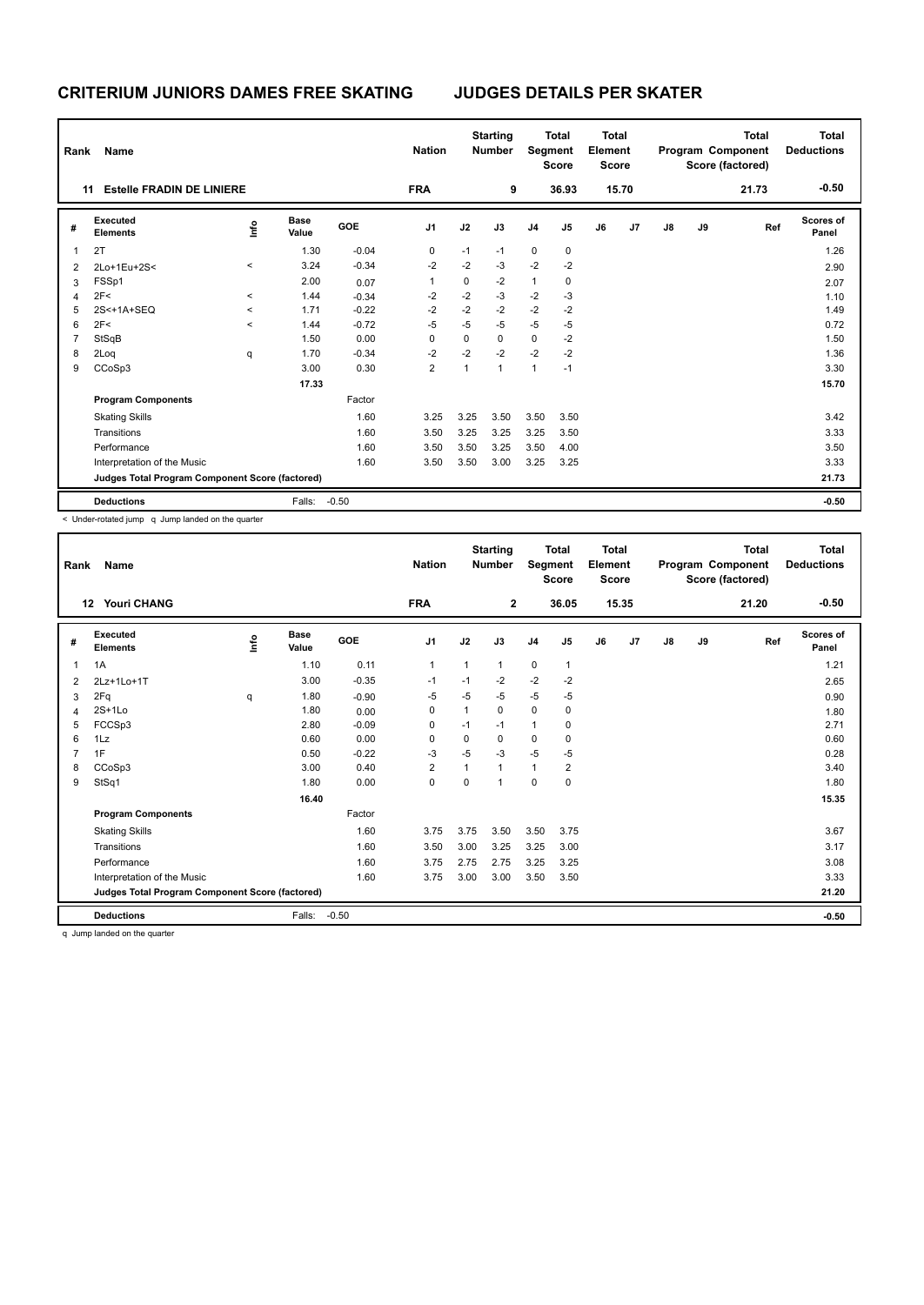| Rank | Name                                            |                     |                      |            | <b>Nation</b>  |              | <b>Starting</b><br><b>Number</b> |                | <b>Total</b><br>Segment<br><b>Score</b> | <b>Total</b><br>Element<br><b>Score</b> |       |    |    | <b>Total</b><br>Program Component<br>Score (factored) | <b>Total</b><br><b>Deductions</b> |
|------|-------------------------------------------------|---------------------|----------------------|------------|----------------|--------------|----------------------------------|----------------|-----------------------------------------|-----------------------------------------|-------|----|----|-------------------------------------------------------|-----------------------------------|
|      | <b>Garlone NETTO</b><br>13                      |                     |                      |            | <b>FRA</b>     |              | 5                                |                | 35.46                                   |                                         | 14.93 |    |    | 20.53                                                 | 0.00                              |
| #    | Executed<br><b>Elements</b>                     | ١nfo                | <b>Base</b><br>Value | <b>GOE</b> | J <sub>1</sub> | J2           | J3                               | J <sub>4</sub> | J5                                      | J6                                      | J7    | J8 | J9 | Ref                                                   | <b>Scores of</b><br>Panel         |
| 1    | 1A                                              |                     | 1.10                 | 0.04       | 1              | $\mathbf{1}$ | $\mathbf 0$                      | 0              | 0                                       |                                         |       |    |    |                                                       | 1.14                              |
| 2    | 2Lz                                             | $\hat{\phantom{a}}$ | 1.68                 | $-0.73$    | -3             | -4           | $-5$                             | $-4$           | $-5$                                    |                                         |       |    |    |                                                       | 0.95                              |
| 3    | FCSSp3                                          |                     | 2.60                 | 0.00       | 2              | 0            | 0                                | 0              | $-1$                                    |                                         |       |    |    |                                                       | 2.60                              |
| 4    | 2F<<                                            | <<                  | 0.50                 | $-0.25$    | $-5$           | $-5$         | $-5$                             | $-5$           | $-5$                                    |                                         |       |    |    |                                                       | 0.25                              |
| 5    | $2F+1T$                                         |                     | 2.20                 | $-0.12$    | 0              | $-1$         | 0                                | $-1$           | $-1$                                    |                                         |       |    |    |                                                       | 2.08                              |
| 6    | StSq1                                           |                     | 1.80                 | $-0.12$    | 0              | $-1$         | $-1$                             | 0              | $-2$                                    |                                         |       |    |    |                                                       | 1.68                              |
| 7    | $2Lo+1T$                                        |                     | 2.10                 | 0.00       | 0              | 0            | 0                                | $\mathbf 0$    | 0                                       |                                         |       |    |    |                                                       | 2.10                              |
| 8    | 2Lz                                             | $\hat{\phantom{a}}$ | 1.68                 | $-0.45$    | $-2$           | $-2$         | $-3$                             | $-3$           | $-3$                                    |                                         |       |    |    |                                                       | 1.23                              |
| 9    | CCoSp3                                          |                     | 3.00                 | $-0.10$    | 0              | $-1$         | $\mathbf{1}$                     | 0              | $-2$                                    |                                         |       |    |    |                                                       | 2.90                              |
|      |                                                 |                     | 16.66                |            |                |              |                                  |                |                                         |                                         |       |    |    |                                                       | 14.93                             |
|      | <b>Program Components</b>                       |                     |                      | Factor     |                |              |                                  |                |                                         |                                         |       |    |    |                                                       |                                   |
|      | <b>Skating Skills</b>                           |                     |                      | 1.60       | 3.75           | 3.25         | 3.25                             | 3.00           | 3.25                                    |                                         |       |    |    |                                                       | 3.25                              |
|      | Transitions                                     |                     |                      | 1.60       | 3.75           | 2.75         | 3.50                             | 2.75           | 2.50                                    |                                         |       |    |    |                                                       | 3.00                              |
|      | Performance                                     |                     |                      | 1.60       | 3.75           | 3.00         | 3.25                             | 3.25           | 3.25                                    |                                         |       |    |    |                                                       | 3.25                              |
|      | Interpretation of the Music                     |                     |                      | 1.60       | 4.00           | 3.00         | 3.75                             | 3.25           | 3.00                                    |                                         |       |    |    |                                                       | 3.33                              |
|      | Judges Total Program Component Score (factored) |                     |                      |            |                |              |                                  |                |                                         |                                         |       |    |    |                                                       | 20.53                             |
|      | <b>Deductions</b>                               |                     |                      |            |                |              |                                  |                |                                         |                                         |       |    |    |                                                       | 0.00                              |

< Under-rotated jump << Downgraded jump

| Rank | Name                                            |     |                      |            | <b>Nation</b>  |          | <b>Starting</b><br><b>Number</b> | Segment        | <b>Total</b><br><b>Score</b> | Total<br>Element<br><b>Score</b> |       |               |    | <b>Total</b><br>Program Component<br>Score (factored) | <b>Total</b><br><b>Deductions</b> |
|------|-------------------------------------------------|-----|----------------------|------------|----------------|----------|----------------------------------|----------------|------------------------------|----------------------------------|-------|---------------|----|-------------------------------------------------------|-----------------------------------|
| 14   | <b>Molly VOYER</b>                              |     |                      |            | <b>FRA</b>     |          | 6                                |                | 34.88                        |                                  | 12.62 |               |    | 22.26                                                 | 0.00                              |
| #    | Executed<br><b>Elements</b>                     | ١in | <b>Base</b><br>Value | <b>GOE</b> | J <sub>1</sub> | J2       | J3                               | J <sub>4</sub> | J5                           | J6                               | J7    | $\mathsf{J}8$ | J9 | Ref                                                   | <b>Scores of</b><br>Panel         |
| 1    | 2F+2Lo<+2Lo<<                                   | <<  | 3.66                 | $-0.90$    | $-5$           | $-5$     | $-5$                             | $-5$           | $-5$                         |                                  |       |               |    |                                                       | 2.76                              |
| 2    | 1A                                              |     | 1.10                 | 0.00       | 1              | 0        | 0                                | $\mathbf 0$    | 0                            |                                  |       |               |    |                                                       | 1.10                              |
| 3    | FCSSp2                                          |     | 2.30                 | $-0.38$    | $-1$           | $-2$     | -3                               | $-1$           | $-2$                         |                                  |       |               |    |                                                       | 1.92                              |
| 4    | 2Lz<<                                           | <<  | 0.60                 | $-0.22$    | -3             | $-4$     | $-4$                             | $-3$           | $-4$                         |                                  |       |               |    |                                                       | 0.38                              |
| 5    | $2S+2T<<$                                       | <<  | 1.70                 | $-0.43$    | $-3$           | $-3$     | $-3$                             | $-4$           | $-4$                         |                                  |       |               |    |                                                       | 1.27                              |
| 6    | StSqB                                           |     | 1.50                 | 0.00       | $\Omega$       | $\Omega$ | $\mathbf 1$                      | $\Omega$       | 0                            |                                  |       |               |    |                                                       | 1.50                              |
|      | 2F<<                                            | <<  | 0.50                 | $-0.17$    | $-3$           | $-3$     | $-4$                             | $-4$           | $-3$                         |                                  |       |               |    |                                                       | 0.33                              |
| 8    | 2S                                              |     | 1.30                 | 0.04       | 1              | $\Omega$ | 1                                | $\mathbf 0$    | 0                            |                                  |       |               |    |                                                       | 1.34                              |
| 9    | CCoSp3V                                         |     | 2.25                 | $-0.23$    | $\overline{2}$ | $-1$     | $-2$                             | $-1$           | $-1$                         |                                  |       |               |    |                                                       | 2.02                              |
|      |                                                 |     | 14.91                |            |                |          |                                  |                |                              |                                  |       |               |    |                                                       | 12.62                             |
|      | <b>Program Components</b>                       |     |                      | Factor     |                |          |                                  |                |                              |                                  |       |               |    |                                                       |                                   |
|      | <b>Skating Skills</b>                           |     |                      | 1.60       | 3.75           | 3.50     | 3.50                             | 3.50           | 3.50                         |                                  |       |               |    |                                                       | 3.50                              |
|      | Transitions                                     |     |                      | 1.60       | 3.25           | 3.25     | 3.50                             | 3.50           | 3.25                         |                                  |       |               |    |                                                       | 3.33                              |
|      | Performance                                     |     |                      | 1.60       | 3.75           | 3.50     | 3.25                             | 3.75           | 3.50                         |                                  |       |               |    |                                                       | 3.58                              |
|      | Interpretation of the Music                     |     |                      | 1.60       | 3.75           | 3.25     | 3.00                             | 3.75           | 3.50                         |                                  |       |               |    |                                                       | 3.50                              |
|      | Judges Total Program Component Score (factored) |     |                      |            |                |          |                                  |                |                              |                                  |       |               |    |                                                       | 22.26                             |
|      | <b>Deductions</b>                               |     |                      |            |                |          |                                  |                |                              |                                  |       |               |    |                                                       | 0.00                              |

< Under-rotated jump << Downgraded jump